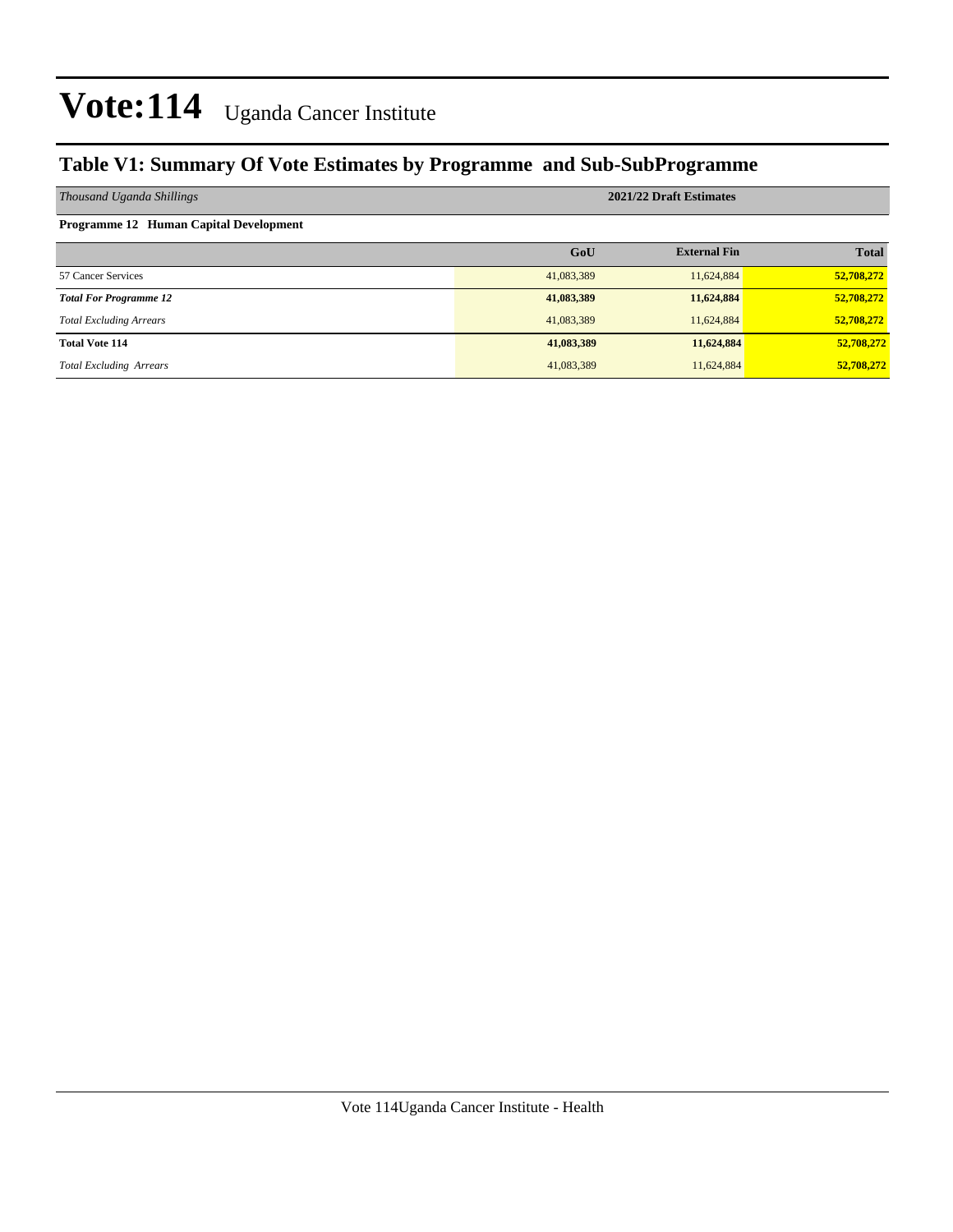#### **Table V2: Summary Of Vote Estimates by Sub-SubProgramme,Department and Project**

| Thousand Uganda Shillings                                                 |                  | 2020/21 Approved Budget |                  |              | 2021/22 Draft Estimates |                               |              |
|---------------------------------------------------------------------------|------------------|-------------------------|------------------|--------------|-------------------------|-------------------------------|--------------|
| <b>Sub-SubProgramme 57 Cancer Services</b>                                |                  |                         |                  |              |                         |                               |              |
| <b>Recurrent Budget Estimates</b>                                         | <b>Wage</b>      | <b>Non-Wage</b>         | <b>AIA</b>       | <b>Total</b> | <b>Wage</b>             | <b>Non-Wage</b>               | <b>Total</b> |
| 01 Management/support services                                            | 6.295.671        | 2,409,786               | $\overline{0}$   | 8,705,457    | 7,134,900               | 3,585,383                     | 10,720,283   |
| 02 Medical Services                                                       | 0                | 11,688,902              | $\bf{0}$         | 11,688,902   | $\mathbf{0}$            | 13,403,902                    | 13,403,902   |
| 03 Internal Audit                                                         | $\overline{0}$   | 65,000                  | $\boldsymbol{0}$ | 65,000       | $\overline{0}$          | 65,000                        | 65,000       |
| 04 Radiotherapy                                                           | 0                | 604,939                 | $\mathbf{0}$     | 604,939      | $\boldsymbol{0}$        | 714,939                       | 714,939      |
| <b>Total Recurrent Budget Estimates for Sub-</b><br><b>SubProgramme</b>   | 6,295,671        | 14,768,627              | $\bf{0}$         | 21,064,298   | 7,134,900               | 17,769,224                    | 24,904,124   |
| Development Budget Estimates                                              | <b>GoU Dev't</b> | <b>External Fin</b>     | <b>AIA</b>       | <b>Total</b> |                         | <b>GoU Dev't External Fin</b> | <b>Total</b> |
| 1120 Uganda Cancer Institute Project                                      | 10,509,000       | $\mathbf{0}$            | $\overline{0}$   | 10,509,000   | 12,959,000              | $\overline{0}$                | 12,959,000   |
| 1345 ADB Support to UCI                                                   | 1,989,265        | 70,812,023              | $\boldsymbol{0}$ | 72,801,287   | 1,989,265               | 2,624,884                     | 4,614,149    |
| 1527 Establishment of an Oncology Centre in Northern<br>Uganda            | 300,000          | $\mathbf{0}$            | $\mathbf{0}$     | 300,000      | 100,000                 | 9,000,000                     | 9,100,000    |
| 1570 Retooling of Uganda Cancer Institute                                 | 1,131,000        | $\boldsymbol{0}$        | $\boldsymbol{0}$ | 1,131,000    | 1,131,000               | $\mathbf{0}$                  | 1,131,000    |
| <b>Total Development Budget Estimates for Sub-</b><br><b>SubProgramme</b> | 13,929,265       | 70,812,023              | $\bf{0}$         | 84,741,287   | 16,179,265              | 11,624,884                    | 27,804,149   |
|                                                                           | G <sub>0</sub> U | <b>External Fin</b>     | <b>AIA</b>       | <b>Total</b> | GoU                     | <b>External Fin</b>           | <b>Total</b> |
| <b>Total For Sub-SubProgramme 57</b>                                      | 34,993,563       | 70,812,023              | $\bf{0}$         | 105,805,585  | 41,083,389              | 11,624,884                    | 52,708,272   |
| <b>Total Excluding Arrears</b>                                            | 34,988,081       | 70,812,023              | $\boldsymbol{0}$ | 105,800,104  | 41,083,389              | 11,624,884                    | 52,708,272   |
| <b>Total Vote 114</b>                                                     | 34,993,563       | 70,812,023              | $\bf{0}$         | 105,805,585  | 41,083,389              | 11,624,884                    | 52,708,272   |
| <b>Total Excluding Arrears</b>                                            | 34,988,081       | 70,812,023              | $\mathbf{0}$     | 105,800,104  | 41,083,389              | 11,624,884                    | 52,708,272   |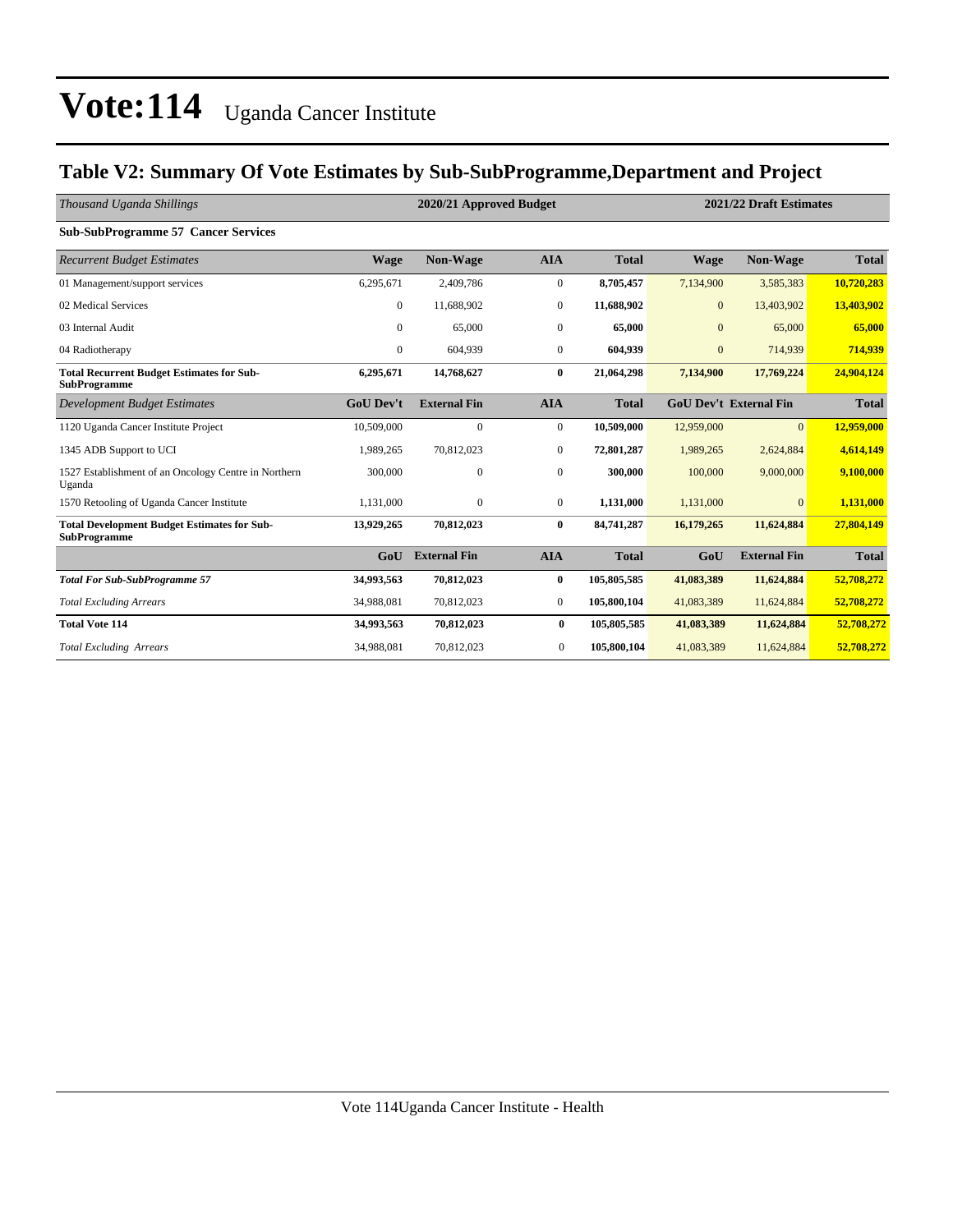#### **Table V3: Summary Vote Estimates by Item**

| Thousand Uganda Shillings                                     |                  | 2020/21 Approved Budget |                  |            | 2021/22 Draft Estimates |                     |                         |  |
|---------------------------------------------------------------|------------------|-------------------------|------------------|------------|-------------------------|---------------------|-------------------------|--|
|                                                               | GoU              | <b>External Fin</b>     | AIA              | Total      | GoU                     | <b>External Fin</b> | <b>Total</b>            |  |
| <b>Employees, Goods and Services (Outputs Provided)</b>       | 22,843,975       | $\bf{0}$                | $\bf{0}$         | 22,843,975 | 26,590,124              | $\bf{0}$            | 26,590,124              |  |
| 211101 General Staff Salaries                                 | 5,115,671        | $\bf{0}$                | $\bf{0}$         | 5,115,671  | 5,403,764               | $\bf{0}$            | 5,403,764               |  |
| 211102 Contract Staff Salaries                                | 1,180,000        | $\bf{0}$                | $\bf{0}$         | 1,180,000  | 1,731,137               | $\bf{0}$            | 1,731,137               |  |
| 211103 Allowances (Inc. Casuals, Temporary)                   | 2,631,171        | $\bf{0}$                | $\bf{0}$         | 2,631,171  | 2,932,709               | $\bf{0}$            | 2,932,709               |  |
| 212101 Social Security Contributions                          | 118,000          | $\bf{0}$                | $\bf{0}$         | 118,000    | 230,000                 | $\bf{0}$            | 230,000                 |  |
| 212102 Pension for General Civil Service                      | 123,083          | $\bf{0}$                | $\bf{0}$         | 123,083    | 158,794                 | $\bf{0}$            | 158,794                 |  |
| 213001 Medical expenses (To employees)                        | 5,000            | $\bf{0}$                | $\bf{0}$         | 5,000      | 200,000                 | $\bf{0}$            | 200,000                 |  |
| 213002 Incapacity, death benefits and funeral expenses        | 6,000            | $\bf{0}$                | 0                | 6,000      | 12,000                  | $\bf{0}$            | 12,000                  |  |
| 213004 Gratuity Expenses                                      | 162,384          | $\bf{0}$                | $\bf{0}$         | 162,384    | 382,751                 | $\bf{0}$            | 382,751                 |  |
| 221001 Advertising and Public Relations                       | 70,800           | $\bf{0}$                | $\bf{0}$         | 70,800     | 100,000                 | $\bf{0}$            | 100,000                 |  |
| 221002 Workshops and Seminars                                 | 390,359          | $\bf{0}$                | $\bf{0}$         | 390,359    | $\bf{0}$                | $\bf{0}$            | $\overline{\mathbf{0}}$ |  |
| 221003 Staff Training                                         | 100,000          | $\bf{0}$                | $\bf{0}$         | 100,000    | 180,000                 | $\bf{0}$            | 180,000                 |  |
| 221006 Commissions and related charges                        | 170,000          | $\bf{0}$                | 0                | 170,000    | 170,000                 | $\bf{0}$            | 170,000                 |  |
| 221007 Books, Periodicals & Newspapers                        | 10,000           | $\bf{0}$                | $\bf{0}$         | 10,000     | 15,000                  | $\bf{0}$            | 15,000                  |  |
| 221008 Computer supplies and Information Technology<br>(TT)   | 113,000          | $\bf{0}$                | $\bf{0}$         | 113,000    | 324,348                 | $\bf{0}$            | 324,348                 |  |
| 221009 Welfare and Entertainment                              | 104,000          | $\bf{0}$                | $\bf{0}$         | 104,000    | 104,000                 | $\bf{0}$            | 104,000                 |  |
| 221010 Special Meals and Drinks                               | 154,000          | $\bf{0}$                | $\bf{0}$         | 154,000    | 154,000                 | $\bf{0}$            | 154,000                 |  |
| 221011 Printing, Stationery, Photocopying and Binding         | 110,718          | $\bf{0}$                | $\bf{0}$         | 110,718    | 91,718                  | $\bf{0}$            | 91,718                  |  |
| 221016 IFMS Recurrent costs                                   | 50,000           | $\bf{0}$                | $\bf{0}$         | 50,000     | 50,000                  | $\bf{0}$            | 50,000                  |  |
| 221017 Subscriptions                                          | 110,000          | $\bf{0}$                | $\bf{0}$         | 110,000    | 83,271                  | $\bf{0}$            | 83,271                  |  |
| 221020 IPPS Recurrent Costs                                   | 40,000           | $\bf{0}$                | $\bf{0}$         | 40,000     | 40,000                  | $\bf{0}$            | 40,000                  |  |
| 222001 Telecommunications                                     | 145,000          | $\bf{0}$                | $\bf{0}$         | 145,000    | 239,579                 | $\bf{0}$            | 239,579                 |  |
| 223004 Guard and Security services                            | 114,000          | $\bf{0}$                | $\bf{0}$         | 114,000    | 160,000                 | $\bf{0}$            | 160,000                 |  |
| 223005 Electricity                                            | 393,000          | $\bf{0}$                | $\bf{0}$         | 393,000    | 593,000                 | $\bf{0}$            | 593,000                 |  |
| 223006 Water                                                  | 150,000          | $\bf{0}$                | $\bf{0}$         | 150,000    | 150,000                 | $\bf{0}$            | 150,000                 |  |
| 223007 Other Utilities- (fuel, gas, firewood, charcoal)       | 25,000           | $\bf{0}$                | $\bf{0}$         | 25,000     | $\bf{0}$                | $\bf{0}$            | $\bf{0}$                |  |
| 224001 Medical Supplies                                       | 8,800,000        | $\bf{0}$                | $\bf{0}$         | 8,800,000  | 10,600,000              | $\bf{0}$            | 10,600,000              |  |
| 224004 Cleaning and Sanitation                                | 425,000          | $\bf{0}$                | $\bf{0}$         | 425,000    | 380,000                 | $\bf{0}$            | 380,000                 |  |
| 225001 Consultancy Services- Short term                       | 543,700          | 0                       | 0                | 543,700    | 448,114                 | $\bf{0}$            | 448,114                 |  |
| 227001 Travel inland                                          | 336,000          | 0                       | 0                | 336,000    | 175,000                 | $\bf{0}$            | 175,000                 |  |
| 227002 Travel abroad                                          | 90,150           | $\boldsymbol{0}$        | $\bf{0}$         | 90,150     | $\bf{0}$                | $\bf{0}$            | $\bf{0}$                |  |
| 227004 Fuel, Lubricants and Oils                              | 217,939          | $\boldsymbol{0}$        | 0                | 217,939    | 281,939                 | $\bf{0}$            | 281,939                 |  |
| 228001 Maintenance - Civil                                    | 65,000           | $\bf{0}$                | $\boldsymbol{0}$ | 65,000     | 118,000                 | $\bf{0}$            | 118,000                 |  |
| 228002 Maintenance - Vehicles                                 | 85,000           | $\bf{0}$                | 0                | 85,000     | 100,000                 | $\bf{0}$            | 100,000                 |  |
| 228003 Maintenance – Machinery, Equipment $\&$<br>Furniture   | 690,000          | $\bf{0}$                | $\bf{0}$         | 690,000    | 781,000                 | $\bf{0}$            | 781,000                 |  |
| 281504 Monitoring, Supervision & Appraisal of Capital<br>work | $\boldsymbol{0}$ | $\bf{0}$                | $\boldsymbol{0}$ | 0          | 200,000                 | $\bf{0}$            | 200,000                 |  |

Vote 114Uganda Cancer Institute - Health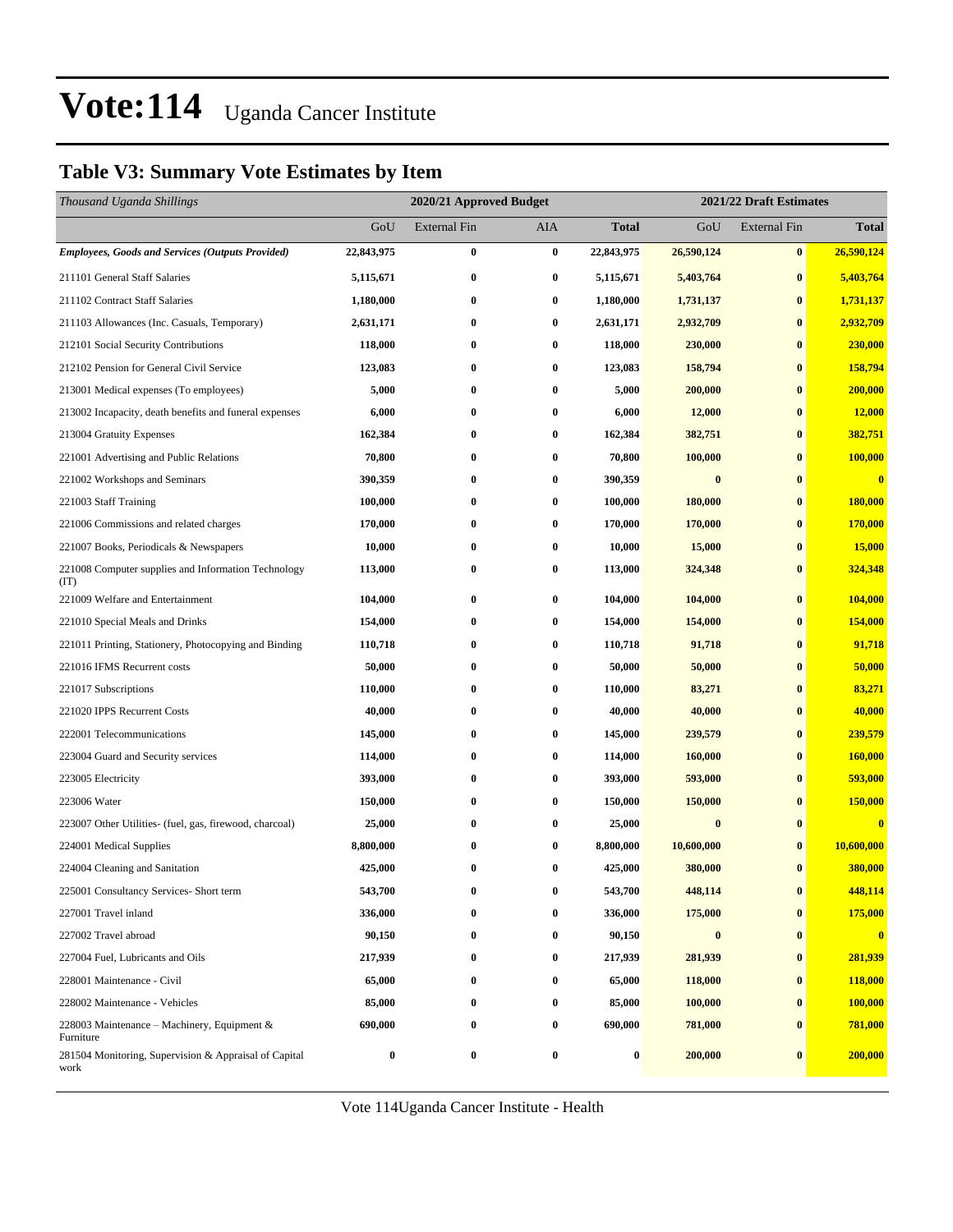| <b>Investment (Capital Purchases)</b>                              | 12,144,106 | 70,812,023 | $\bf{0}$       | 82,956,128  | 14,493,265 | 11,624,884   | 26,118,149              |
|--------------------------------------------------------------------|------------|------------|----------------|-------------|------------|--------------|-------------------------|
| 281503 Engineering and Design Studies & Plans for<br>capital works | $\bf{0}$   | $\bf{0}$   | $\bf{0}$       | $\bf{0}$    | 1,100,000  | $\bf{0}$     | 1,100,000               |
| 281504 Monitoring, Supervision & Appraisal of Capital<br>work      | 300,000    | $\bf{0}$   | $\bf{0}$       | 300,000     | 100,000    | $\bf{0}$     | 100,000                 |
| 312101 Non-Residential Buildings                                   | 9,385,310  | 70,812,023 | $\bf{0}$       | 80,197,332  | 7,338,000  | 11,624,884   | 18,962,884              |
| 312202 Machinery and Equipment                                     | 850,000    | $\bf{0}$   | $\bf{0}$       | 850,000     | 350,000    | $\mathbf{0}$ | 350,000                 |
| 312203 Furniture & Fixtures                                        | 120,000    | $\bf{0}$   | $\bf{0}$       | 120,000     | 120,000    | $\bf{0}$     | 120,000                 |
| 312212 Medical Equipment                                           | 1,228,796  | $\bf{0}$   | $\bf{0}$       | 1,228,796   | 5,225,265  | $\bf{0}$     | 5,225,265               |
| 312213 ICT Equipment                                               | 260,000    | $\bf{0}$   | $\bf{0}$       | 260,000     | 260,000    | $\bf{0}$     | 260,000                 |
| <b>Arrears</b>                                                     | 5,481      | $\bf{0}$   | $\bf{0}$       | 5,481       | $\bf{0}$   | $\mathbf{0}$ | $\mathbf{0}$            |
| 321605 Domestic arrears (Budgeting)                                | 5,481      | $\bf{0}$   | $\bf{0}$       | 5,481       | $\bf{0}$   | $\mathbf{0}$ | $\overline{\mathbf{0}}$ |
| <b>Grand Total Vote 114</b>                                        | 34,993,563 | 70,812,023 | $\bf{0}$       | 105,805,585 | 41,083,389 | 11,624,884   | 52,708,272              |
| <b>Total Excluding Arrears</b>                                     | 34,988,081 | 70,812,023 | $\overline{0}$ | 105,800,104 | 41,083,389 | 11,624,884   | 52,708,272              |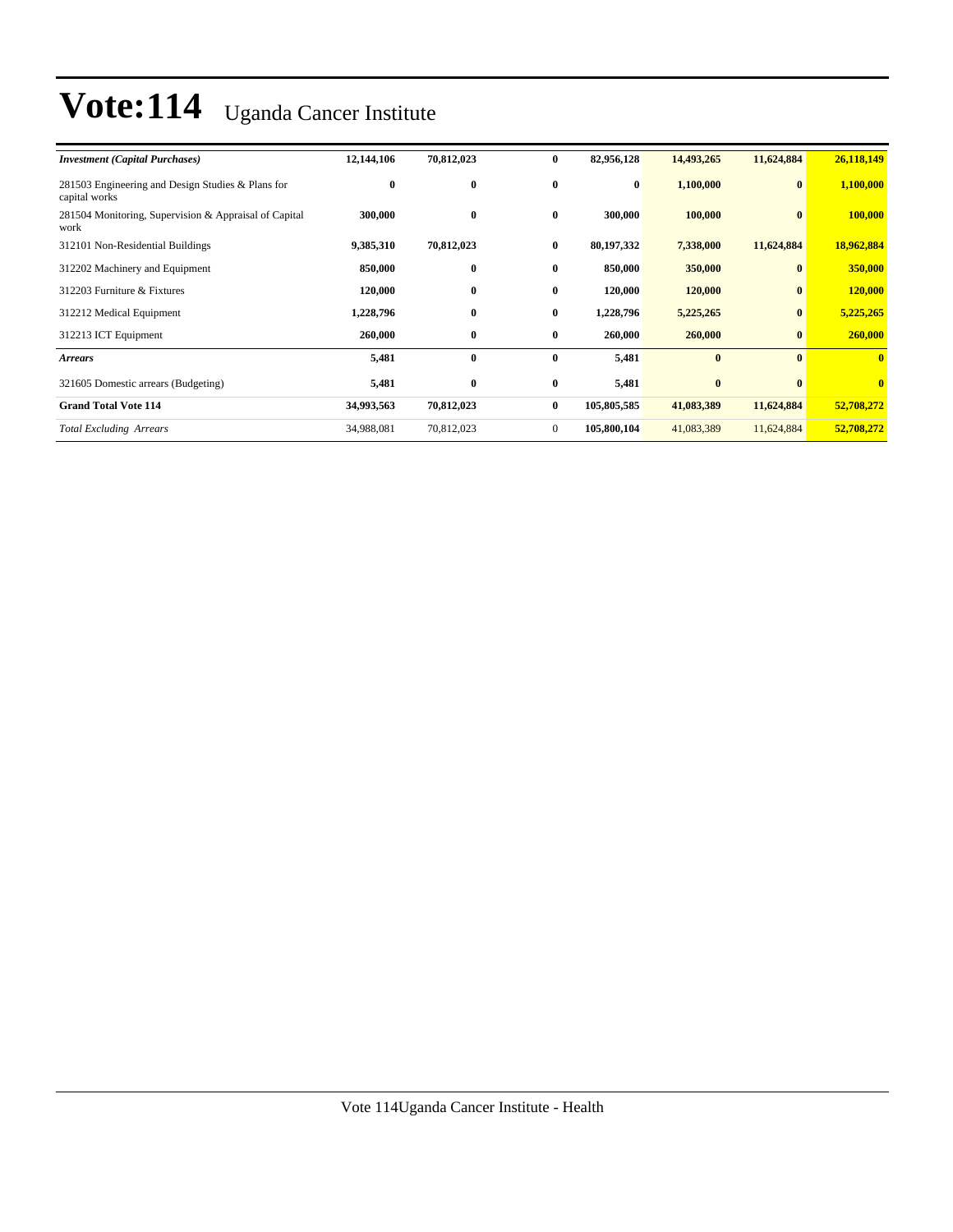#### **Table V4: Detailed Estimates by Sub-SubProgramme, Department,Project and Output and Item**

#### *Sub-SubProgrammme 57 Cancer Services*

*Recurrent Budget Estimates*

#### **Department 01 Management/support services**

| Thousand Uganda Shillings                                     |                  | 2020/21 Approved Budget |                  |              |                       | 2021/22 Draft Estimates |              |  |
|---------------------------------------------------------------|------------------|-------------------------|------------------|--------------|-----------------------|-------------------------|--------------|--|
| <b>Outputs Provided</b>                                       | Wage             | Non Wage                | AIA              | <b>Total</b> | Wage                  | Non Wage                | <b>Total</b> |  |
| <b>Budget Output 085704 Cancer Institute Support Services</b> |                  |                         |                  |              |                       |                         |              |  |
| 211103 Allowances (Inc. Casuals, Temporary)                   | $\overline{0}$   | 103,013                 | $\mathbf{0}$     | 103,013      | $\mathbf{0}$          | 136,743                 | 136,743      |  |
| 221001 Advertising and Public Relations                       | $\boldsymbol{0}$ | 20,000                  | $\mathbf{0}$     | 20,000       | $\mathbf{0}$          | 20,000                  | 20,000       |  |
| 221006 Commissions and related charges                        | $\boldsymbol{0}$ | 70,000                  | $\mathbf{0}$     | 70,000       | $\mathbf{0}$          | 70,000                  | 70,000       |  |
| 221008 Computer supplies and Information Technology (IT)      | $\boldsymbol{0}$ | 27,000                  | $\mathbf{0}$     | 27,000       | $\mathbf{0}$          | 201,348                 | 201,348      |  |
| 221009 Welfare and Entertainment                              | $\overline{0}$   | 24,000                  | $\mathbf{0}$     | 24,000       | $\mathbf{0}$          | 24,000                  | 24,000       |  |
| 221016 IFMS Recurrent costs                                   | $\boldsymbol{0}$ | 25,000                  | $\mathbf{0}$     | 25,000       | $\mathbf{0}$          | 50,000                  | 50,000       |  |
| 222001 Telecommunications                                     | $\boldsymbol{0}$ | 40,000                  | $\mathbf{0}$     | 40,000       | $\mathbf{0}$          | 40,000                  | 40,000       |  |
| 223004 Guard and Security services                            | $\boldsymbol{0}$ | 74,000                  | $\mathbf{0}$     | 74,000       | $\boldsymbol{0}$      | 74,000                  | 74,000       |  |
| 223005 Electricity                                            | $\overline{0}$   | 288,000                 | $\boldsymbol{0}$ | 288,000      | $\boldsymbol{0}$      | 488,000                 | 488,000      |  |
| 223006 Water                                                  | $\overline{0}$   | 100,000                 | $\mathbf{0}$     | 100,000      | $\mathbf{0}$          | 100,000                 | 100,000      |  |
| 224004 Cleaning and Sanitation                                | $\overline{0}$   | 380,000                 | $\mathbf{0}$     | 380,000      | $\mathbf{0}$          | 380,000                 | 380,000      |  |
| 227002 Travel abroad                                          | $\overline{0}$   | 40,000                  | $\mathbf{0}$     | 40,000       | $\mathbf{0}$          | $\mathbf{0}$            | $\mathbf{0}$ |  |
| 227004 Fuel, Lubricants and Oils                              | $\overline{0}$   | 33,000                  | $\mathbf{0}$     | 33,000       | $\mathbf{0}$          | 33,000                  | 33,000       |  |
| 228001 Maintenance - Civil                                    | $\boldsymbol{0}$ | 65,000                  | $\mathbf{0}$     | 65,000       | $\mathbf{0}$          | 118,000                 | 118,000      |  |
| 228002 Maintenance - Vehicles                                 | $\boldsymbol{0}$ | 60,000                  | $\mathbf{0}$     | 60,000       | $\mathbf{0}$          | 75,000                  | 75,000       |  |
| 228003 Maintenance - Machinery, Equipment & Furniture         | $\boldsymbol{0}$ | 350,000                 | $\mathbf{0}$     | 350,000      | $\mathbf{0}$          | 150,000                 | 150,000      |  |
| 281504 Monitoring, Supervision & Appraisal of Capital work    | $\boldsymbol{0}$ | $\boldsymbol{0}$        | $\mathbf{0}$     | $\bf{0}$     | $\mathbf{0}$          | 200,000                 | 200,000      |  |
| <b>Total Cost of Budget Output 04</b>                         | 0                | 1,699,013               | 0                | 1,699,013    | $\boldsymbol{\theta}$ | 2,160,091               | 2,160,091    |  |
| Budget Output 085719 Human Resource Management Services       |                  |                         |                  |              |                       |                         |              |  |
| 211101 General Staff Salaries                                 | 5,115,671        | $\boldsymbol{0}$        | $\mathbf{0}$     | 5,115,671    | 5,403,764             | $\overline{0}$          | 5,403,764    |  |
| 211102 Contract Staff Salaries                                | 1,180,000        | $\overline{0}$          | $\mathbf{0}$     | 1,180,000    | 1,731,137             | $\mathbf{0}$            | 1,731,137    |  |
| 211103 Allowances (Inc. Casuals, Temporary)                   | $\boldsymbol{0}$ | 35,824                  | $\mathbf{0}$     | 35,824       | $\mathbf{0}$          | 335,633                 | 335,633      |  |
| 212101 Social Security Contributions                          | $\boldsymbol{0}$ | 118,000                 | $\mathbf{0}$     | 118,000      | $\mathbf{0}$          | 170,000                 | 170,000      |  |
| 212102 Pension for General Civil Service                      | $\boldsymbol{0}$ | 123,083                 | $\mathbf{0}$     | 123,083      | $\mathbf{0}$          | 158,794                 | 158,794      |  |
| 213001 Medical expenses (To employees)                        | $\boldsymbol{0}$ | 5,000                   | $\mathbf{0}$     | 5,000        | $\boldsymbol{0}$      | $\mathbf{0}$            | $\mathbf{0}$ |  |
| 213002 Incapacity, death benefits and funeral expenses        | $\boldsymbol{0}$ | 6,000                   | $\mathbf{0}$     | 6,000        | $\mathbf{0}$          | $\mathbf{0}$            | $\mathbf{0}$ |  |
| 213004 Gratuity Expenses                                      | $\overline{0}$   | 162,384                 | $\overline{0}$   | 162,384      | $\boldsymbol{0}$      | 382,751                 | 382,751      |  |
| 221003 Staff Training                                         | $\overline{0}$   | 100,000                 | $\mathbf{0}$     | 100,000      | $\mathbf{0}$          | 180,000                 | 180,000      |  |
| 221020 IPPS Recurrent Costs                                   | $\theta$         | 25,000                  | $\overline{0}$   | 25,000       | $\overline{0}$        | 40,000                  | 40,000       |  |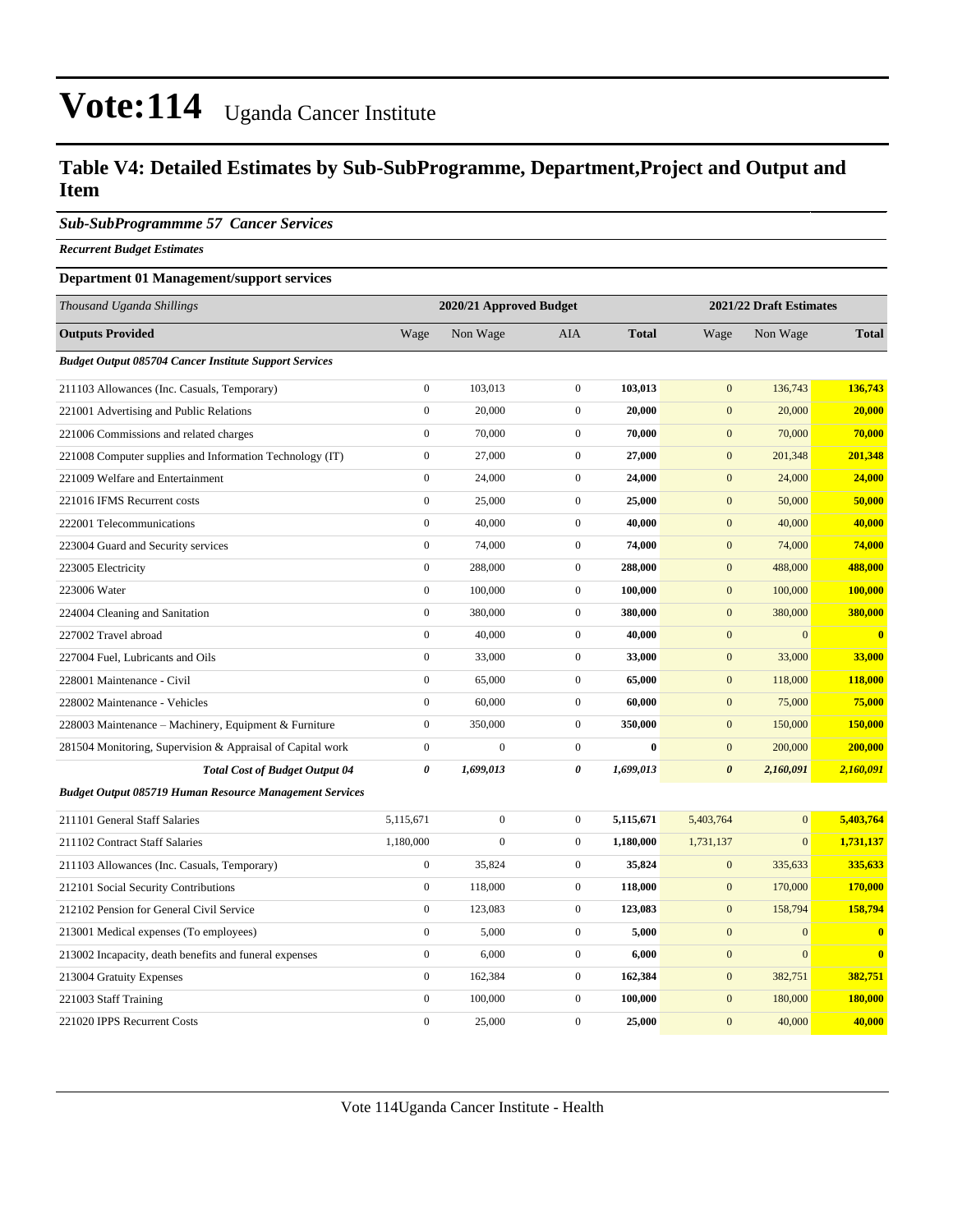| 225001 Consultancy Services- Short term                  | $\boldsymbol{0}$ | 130,000                 | $\boldsymbol{0}$ | 130,000      | $\mathbf{0}$          | 158,114                 | 158,114               |
|----------------------------------------------------------|------------------|-------------------------|------------------|--------------|-----------------------|-------------------------|-----------------------|
| <b>Total Cost of Budget Output 19</b>                    | 6,295,671        | 705,292                 | 0                | 7,000,962    | 7,134,900             | 1,425,292               | 8,560,192             |
| <b>Total Cost Of Outputs Provided</b>                    | 6,295,671        | 2,404,305               | $\bf{0}$         | 8,699,976    | 7,134,900             | 3,585,383               | 10,720,283            |
| <b>Arrears</b>                                           | Wage             | Non Wage                | AIA              | <b>Total</b> | Wage                  | Non Wage                | <b>Total</b>          |
| <b>Budget Output 085799 Arrears</b>                      |                  |                         |                  |              |                       |                         |                       |
| 321605 Domestic arrears (Budgeting)                      | $\mathbf{0}$     | 5,481                   | $\boldsymbol{0}$ | 5,481        | $\mathbf{0}$          | $\mathbf{0}$            | $\bf{0}$              |
| <b>Total Cost of Budget Output 99</b>                    | 0                | 5,481                   | 0                | 5,481        | $\boldsymbol{\theta}$ | $\boldsymbol{\theta}$   | $\boldsymbol{\theta}$ |
| <b>Total Cost Of Arrears</b>                             | $\bf{0}$         | 5,481                   | 0                | 5,481        | $\bf{0}$              | $\bf{0}$                | $\bf{0}$              |
| <b>Total Cost for Department 01</b>                      | 6,295,671        | 2,409,786               | 0                | 8,705,457    | 7,134,900             | 3,585,383               | 10,720,283            |
| <b>Total Excluding Arrears</b>                           | 6,295,671        | 2,404,305               | $\boldsymbol{0}$ | 8,699,976    | 7,134,900             | 3,585,383               | 10,720,283            |
| <b>Department 02 Medical Services</b>                    |                  |                         |                  |              |                       |                         |                       |
| Thousand Uganda Shillings                                |                  | 2020/21 Approved Budget |                  |              |                       | 2021/22 Draft Estimates |                       |
| <b>Outputs Provided</b>                                  | Wage             | Non Wage                | AIA              | <b>Total</b> | Wage                  | Non Wage                | <b>Total</b>          |
| <b>Budget Output 085701 Cancer Research</b>              |                  |                         |                  |              |                       |                         |                       |
| 211103 Allowances (Inc. Casuals, Temporary)              | $\mathbf{0}$     | 351,934                 | $\boldsymbol{0}$ | 351,934      | $\mathbf{0}$          | 351,934                 | 351,934               |
| 221001 Advertising and Public Relations                  | $\mathbf{0}$     | 40,000                  | $\boldsymbol{0}$ | 40,000       | $\boldsymbol{0}$      | 40,000                  | 40,000                |
| 221002 Workshops and Seminars                            | $\boldsymbol{0}$ | 50,000                  | $\boldsymbol{0}$ | 50,000       | $\mathbf{0}$          | $\mathbf{0}$            | $\bf{0}$              |
| 221007 Books, Periodicals & Newspapers                   | $\boldsymbol{0}$ | 7,000                   | $\boldsymbol{0}$ | 7,000        | $\boldsymbol{0}$      | 7,000                   | 7,000                 |
| 221009 Welfare and Entertainment                         | $\boldsymbol{0}$ | 80,000                  | $\boldsymbol{0}$ | 80,000       | $\boldsymbol{0}$      | 80,000                  | 80,000                |
| 221011 Printing, Stationery, Photocopying and Binding    | $\boldsymbol{0}$ | 51,718                  | $\boldsymbol{0}$ | 51,718       | $\boldsymbol{0}$      | 51,718                  | 51,718                |
| 221017 Subscriptions                                     | $\boldsymbol{0}$ | 60,000                  | $\boldsymbol{0}$ | 60,000       | $\boldsymbol{0}$      | 72,271                  | 72,271                |
| 222001 Telecommunications                                | $\boldsymbol{0}$ | 22,000                  | $\boldsymbol{0}$ | 22,000       | $\boldsymbol{0}$      | 182,000                 | 182,000               |
| 223004 Guard and Security services                       | $\boldsymbol{0}$ | 40,000                  | $\boldsymbol{0}$ | 40,000       | $\boldsymbol{0}$      | 40,000                  | 40,000                |
| 223005 Electricity                                       | $\boldsymbol{0}$ | 30,000                  | $\boldsymbol{0}$ | 30,000       | $\boldsymbol{0}$      | 30,000                  | 30,000                |
| 223006 Water                                             | $\mathbf{0}$     | 30,000                  | $\boldsymbol{0}$ | 30,000       | $\boldsymbol{0}$      | 30,000                  | 30,000                |
| 225001 Consultancy Services- Short term                  | $\boldsymbol{0}$ | 63,700                  | $\boldsymbol{0}$ | 63,700       | $\boldsymbol{0}$      | $\mathbf{0}$            | $\bf{0}$              |
| 227001 Travel inland                                     | $\boldsymbol{0}$ | 154,000                 | $\boldsymbol{0}$ | 154,000      | $\boldsymbol{0}$      | 54,000                  | 54,000                |
| 227002 Travel abroad                                     | $\boldsymbol{0}$ | 30,150                  | $\boldsymbol{0}$ | 30,150       | $\boldsymbol{0}$      | $\boldsymbol{0}$        | $\bf{0}$              |
| 228003 Maintenance – Machinery, Equipment & Furniture    | $\boldsymbol{0}$ | 40,000                  | $\boldsymbol{0}$ | 40,000       | $\mathbf{0}$          | 40,000                  | 40,000                |
| <b>Total Cost of Budget Output 01</b>                    | 0                | 1,050,502               | 0                | 1,050,502    | $\boldsymbol{\theta}$ | 978,922                 | 978,922               |
| <b>Budget Output 085702 Cancer Care Services</b>         |                  |                         |                  |              |                       |                         |                       |
| 211103 Allowances (Inc. Casuals, Temporary)              | $\mathbf{0}$     | 832,400                 | $\overline{0}$   | 832,400      | $\mathbf{0}$          | 732,400                 | 732,400               |
| 213001 Medical expenses (To employees)                   | $\mathbf{0}$     | $\boldsymbol{0}$        | $\boldsymbol{0}$ | $\bf{0}$     | $\mathbf{0}$          | 200,000                 | 200,000               |
| 213002 Incapacity, death benefits and funeral expenses   | $\boldsymbol{0}$ | $\boldsymbol{0}$        | $\boldsymbol{0}$ | $\bf{0}$     | $\boldsymbol{0}$      | 12,000                  | 12,000                |
| 221002 Workshops and Seminars                            | $\mathbf{0}$     | 30,000                  | $\boldsymbol{0}$ | 30,000       | $\boldsymbol{0}$      | $\mathbf{0}$            | $\bf{0}$              |
| 221006 Commissions and related charges                   | $\mathbf{0}$     | 60,000                  | $\boldsymbol{0}$ | 60,000       | $\boldsymbol{0}$      | 60,000                  | 60,000                |
| 221007 Books, Periodicals & Newspapers                   | $\boldsymbol{0}$ | 3,000                   | $\boldsymbol{0}$ | 3,000        | $\boldsymbol{0}$      | 8,000                   | 8,000                 |
| 221008 Computer supplies and Information Technology (IT) | $\boldsymbol{0}$ | 23,000                  | $\boldsymbol{0}$ | 23,000       | $\boldsymbol{0}$      | 100,000                 | 100,000               |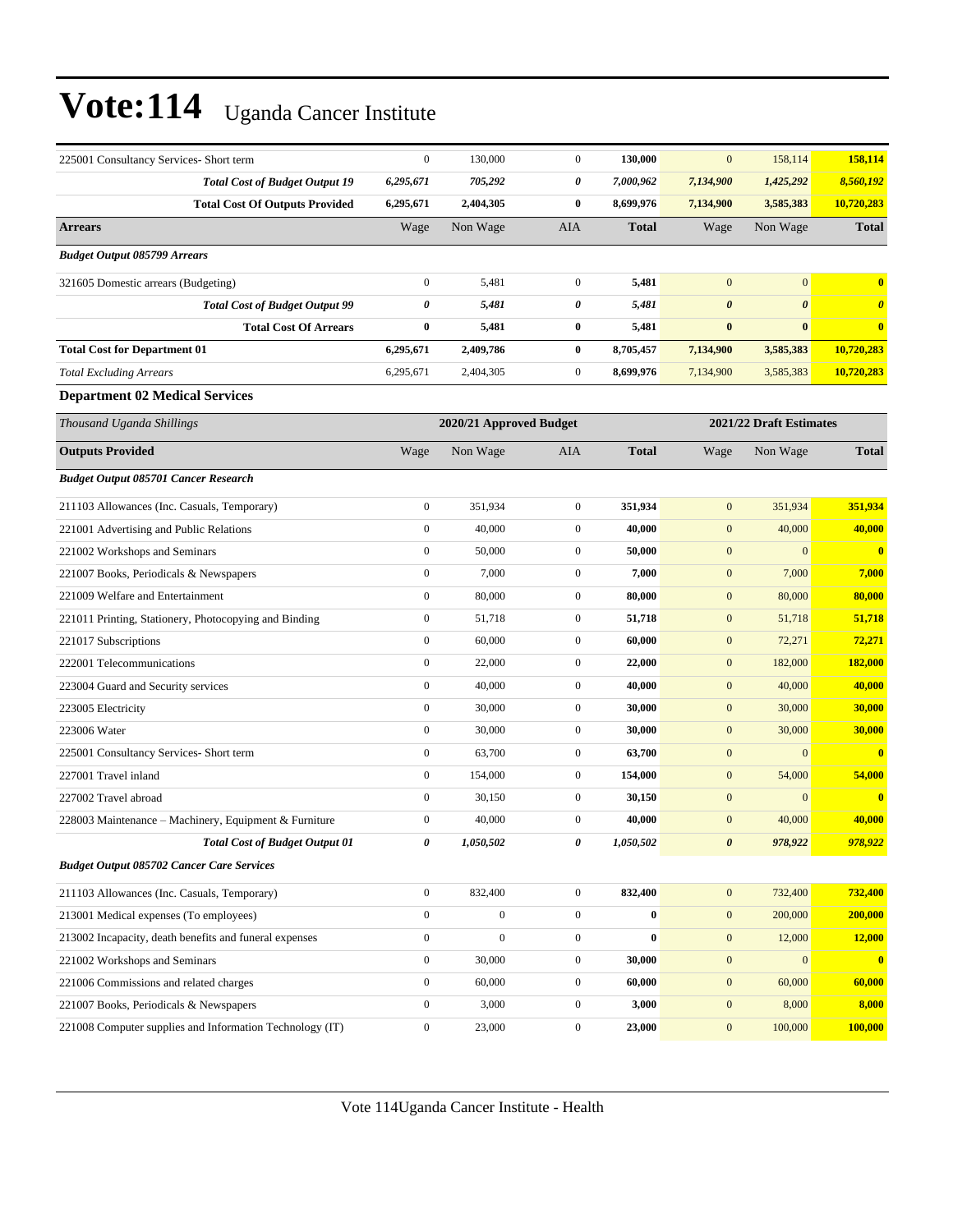| 221010 Special Meals and Drinks                         | $\boldsymbol{0}$      | 154,000                 | $\mathbf{0}$     | 154,000      | 154,000<br>$\mathbf{0}$             | 154,000                                 |
|---------------------------------------------------------|-----------------------|-------------------------|------------------|--------------|-------------------------------------|-----------------------------------------|
| 221011 Printing, Stationery, Photocopying and Binding   | $\boldsymbol{0}$      | 11,000                  | $\boldsymbol{0}$ | 11,000       | $\mathbf{0}$                        | $\mathbf{0}$<br>$\bf{0}$                |
| 221016 IFMS Recurrent costs                             | $\boldsymbol{0}$      | 25,000                  | $\mathbf{0}$     | 25,000       | $\mathbf{0}$                        | $\overline{0}$<br>$\bf{0}$              |
| 221017 Subscriptions                                    | $\boldsymbol{0}$      | 50,000                  | $\overline{0}$   | 50,000       | $\boldsymbol{0}$                    | $\mathbf{0}$<br>$\bf{0}$                |
| 221020 IPPS Recurrent Costs                             | $\mathbf{0}$          | 15,000                  | $\overline{0}$   | 15,000       | $\mathbf{0}$                        | $\mathbf{0}$<br>$\bf{0}$                |
| 222001 Telecommunications                               | $\boldsymbol{0}$      | 74,000                  | $\mathbf{0}$     | 74,000       | $\mathbf{0}$<br>17,579              | 17,579                                  |
| 223004 Guard and Security services                      | $\mathbf{0}$          | $\boldsymbol{0}$        | $\overline{0}$   | $\bf{0}$     | $\mathbf{0}$<br>46,000              | 46,000                                  |
| 223005 Electricity                                      | $\boldsymbol{0}$      | 75,000                  | $\mathbf{0}$     | 75,000       | $\mathbf{0}$<br>75,000              | 75,000                                  |
| 223007 Other Utilities- (fuel, gas, firewood, charcoal) | $\boldsymbol{0}$      | 25,000                  | $\overline{0}$   | 25,000       | $\boldsymbol{0}$                    | $\mathbf{0}$<br>$\overline{\mathbf{0}}$ |
| 224001 Medical Supplies                                 | $\boldsymbol{0}$      | 8,800,000               | $\mathbf{0}$     | 8,800,000    | 10,600,000<br>$\mathbf{0}$          | 10,600,000                              |
| 224004 Cleaning and Sanitation                          | $\boldsymbol{0}$      | 45,000                  | $\mathbf{0}$     | 45,000       | $\mathbf{0}$                        | $\mathbf{0}$<br>$\bf{0}$                |
| 227001 Travel inland                                    | $\boldsymbol{0}$      | 60,000                  | $\overline{0}$   | 60,000       | $\boldsymbol{0}$                    | $\mathbf{0}$<br>$\bf{0}$                |
| <b>Total Cost of Budget Output 02</b>                   | 0                     | 10,282,400              | 0                | 10,282,400   | 12,004,979<br>$\boldsymbol{\theta}$ | 12,004,979                              |
| <b>Budget Output 085703 Cancer Outreach Service</b>     |                       |                         |                  |              |                                     |                                         |
| 211103 Allowances (Inc. Casuals, Temporary)             | $\boldsymbol{0}$      | 111,000                 | $\mathbf{0}$     | 111,000      | 149,000<br>$\mathbf{0}$             | 149,000                                 |
| 221001 Advertising and Public Relations                 | $\boldsymbol{0}$      | 10,800                  | $\overline{0}$   | 10,800       | $\mathbf{0}$                        | $\mathbf{0}$<br>$\mathbf{0}$            |
| 221002 Workshops and Seminars                           | $\boldsymbol{0}$      | 30,200                  | $\mathbf{0}$     | 30,200       | $\boldsymbol{0}$                    | $\overline{0}$<br>$\bf{0}$              |
| 221011 Printing, Stationery, Photocopying and Binding   | $\boldsymbol{0}$      | 48,000                  | $\overline{0}$   | 48,000       | 40,000<br>$\mathbf{0}$              | 40,000                                  |
| 221017 Subscriptions                                    | $\mathbf{0}$          | $\mathbf{0}$            | $\mathbf{0}$     | $\bf{0}$     | $\mathbf{0}$<br>11,000              | 11,000                                  |
| 227001 Travel inland                                    | $\boldsymbol{0}$      | 86,000                  | $\overline{0}$   | 86,000       | $\mathbf{0}$<br>86,000              | 86,000                                  |
| 227004 Fuel, Lubricants and Oils                        | $\boldsymbol{0}$      | 60,000                  | $\overline{0}$   | 60,000       | $\mathbf{0}$<br>124,000             | 124,000                                 |
| 228002 Maintenance - Vehicles                           | $\boldsymbol{0}$      | 10,000                  | $\mathbf{0}$     | 10,000       | $\mathbf{0}$<br>10,000              | 10,000                                  |
| <b>Total Cost of Budget Output 03</b>                   | $\boldsymbol{\theta}$ | 356,000                 | 0                | 356,000      | $\pmb{\theta}$<br>420,000           | 420,000                                 |
| <b>Total Cost Of Outputs Provided</b>                   | $\bf{0}$              | 11,688,902              | $\bf{0}$         | 11,688,902   | $\bf{0}$<br>13,403,902              | 13,403,902                              |
| <b>Total Cost for Department 02</b>                     | $\bf{0}$              | 11,688,902              | $\bf{0}$         | 11,688,902   | 13,403,902<br>$\bf{0}$              | 13,403,902                              |
| <b>Total Excluding Arrears</b>                          | $\boldsymbol{0}$      | 11,688,902              | $\mathbf{0}$     | 11,688,902   | $\mathbf{0}$<br>13,403,902          | 13,403,902                              |
| <b>Department 03 Internal Audit</b>                     |                       |                         |                  |              |                                     |                                         |
| Thousand Uganda Shillings                               |                       | 2020/21 Approved Budget |                  |              | 2021/22 Draft Estimates             |                                         |
| <b>Outputs Provided</b>                                 | Wage                  | Non Wage                | AIA              | <b>Total</b> | Wage<br>Non Wage                    | <b>Total</b>                            |
| <b>Budget Output 085705 Internal Audit</b>              |                       |                         |                  |              |                                     |                                         |
| 211103 Allowances (Inc. Casuals, Temporary)             | $\boldsymbol{0}$      | 49,000                  | $\overline{0}$   | 49,000       | $\boldsymbol{0}$<br>50,000          | 50,000                                  |
| 227001 Travel inland                                    | $\boldsymbol{0}$      | 16,000                  | $\boldsymbol{0}$ | 16,000       | $\boldsymbol{0}$<br>15,000          | 15,000                                  |
| <b>Total Cost of Budget Output 05</b>                   | $\pmb{\theta}$        | 65,000                  | 0                | 65,000       | $\boldsymbol{\theta}$               | 65,000<br>65,000                        |
| <b>Total Cost Of Outputs Provided</b>                   | $\pmb{0}$             | 65,000                  | $\bf{0}$         | 65,000       | $\boldsymbol{0}$<br>65,000          | 65,000                                  |
| <b>Total Cost for Department 03</b>                     | $\bf{0}$              | 65,000                  | $\bf{0}$         | 65,000       | $\boldsymbol{0}$                    | 65,000<br>65,000                        |
| <b>Total Excluding Arrears</b>                          | $\boldsymbol{0}$      | 65,000                  | $\boldsymbol{0}$ | 65,000       | $\mathbf{0}$                        | 65,000<br>65,000                        |
|                                                         |                       |                         |                  |              |                                     |                                         |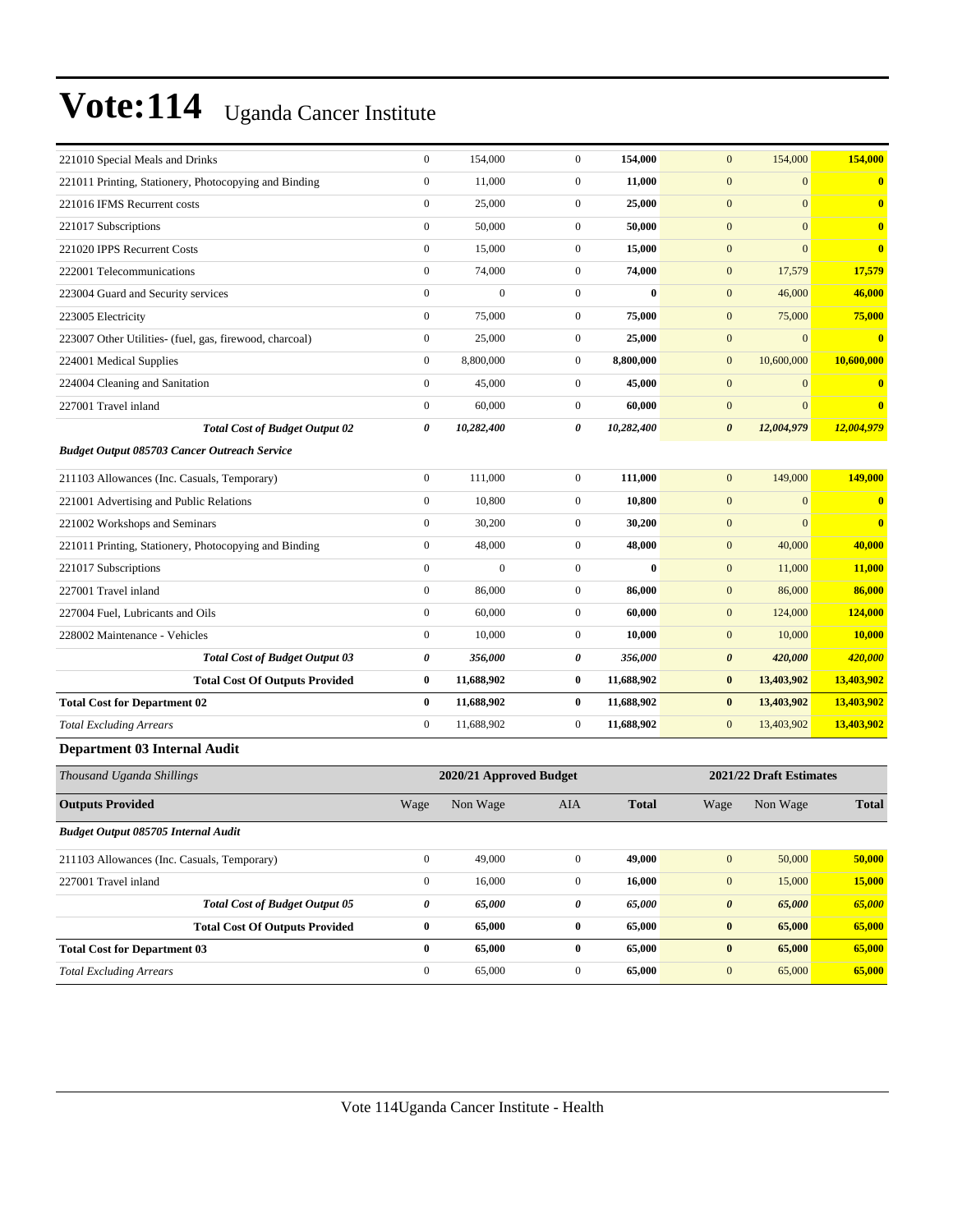#### **Department 04 Radiotherapy**

| Thousand Uganda Shillings                                | 2020/21 Approved Budget |          |              |              | 2021/22 Draft Estimates |                |                |
|----------------------------------------------------------|-------------------------|----------|--------------|--------------|-------------------------|----------------|----------------|
| <b>Outputs Provided</b>                                  | Wage                    | Non Wage | <b>AIA</b>   | <b>Total</b> | Wage                    | Non Wage       | <b>Total</b>   |
| <b>Budget Output 085706 Radiotherapy Services</b>        |                         |          |              |              |                         |                |                |
| 211103 Allowances (Inc. Casuals, Temporary)              | $\overline{0}$          | 188,000  | $\mathbf{0}$ | 188,000      | $\mathbf{0}$            | 217,000        | 217,000        |
| 221008 Computer supplies and Information Technology (IT) | $\overline{0}$          | 23,000   | $\Omega$     | 23,000       | $\mathbf{0}$            | 23,000         | 23,000         |
| 222001 Telecommunications                                | $\mathbf{0}$            | 9,000    | $\mathbf{0}$ | 9,000        | $\mathbf{0}$            | $\overline{0}$ | $\overline{0}$ |
| 227001 Travel inland                                     | $\mathbf{0}$            | 20,000   | $\mathbf{0}$ | 20,000       | $\mathbf{0}$            | 20,000         | 20,000         |
| 227002 Travel abroad                                     | $\mathbf{0}$            | 20,000   | $\mathbf{0}$ | 20,000       | $\overline{0}$          | $\Omega$       | $\overline{0}$ |
| 227004 Fuel, Lubricants and Oils                         | $\mathbf{0}$            | 44,939   | $\mathbf{0}$ | 44,939       | $\mathbf{0}$            | 44,939         | 44,939         |
| 228003 Maintenance – Machinery, Equipment & Furniture    | $\overline{0}$          | 300,000  | $\mathbf{0}$ | 300,000      | $\overline{0}$          | 410,000        | 410,000        |
| <b>Total Cost of Budget Output 06</b>                    | 0                       | 604,939  | 0            | 604,939      | $\boldsymbol{\theta}$   | 714,939        | 714,939        |
| <b>Total Cost Of Outputs Provided</b>                    | $\bf{0}$                | 604,939  | $\bf{0}$     | 604,939      | $\bf{0}$                | 714,939        | 714,939        |
| <b>Total Cost for Department 04</b>                      | $\bf{0}$                | 604,939  | $\mathbf{0}$ | 604,939      | $\bf{0}$                | 714,939        | 714,939        |
| <b>Total Excluding Arrears</b>                           | $\overline{0}$          | 604,939  | $\mathbf{0}$ | 604,939      | $\mathbf{0}$            | 714,939        | 714,939        |
| <b>Development Budget Estimates</b>                      |                         |          |              |              |                         |                |                |

#### **Project 1120 Uganda Cancer Institute Project**

| Thousand Uganda Shillings                                                            | 2020/21 Approved Budget |                               |                  | 2021/22 Draft Estimates |                |                               |              |
|--------------------------------------------------------------------------------------|-------------------------|-------------------------------|------------------|-------------------------|----------------|-------------------------------|--------------|
| <b>Outputs Provided</b>                                                              |                         | GoU Dev't External Fin        | <b>AIA</b>       | <b>Total</b>            |                | GoU Dev't External Fin        | <b>Total</b> |
| <b>Budget Output 085704 Cancer Institute Support Services</b>                        |                         |                               |                  |                         |                |                               |              |
| 221002 Workshops and Seminars                                                        | 280,159                 | $\mathbf{0}$                  | $\overline{0}$   | 280,159                 | $\mathbf{0}$   | $\mathbf{0}$                  | $\mathbf{0}$ |
| 225001 Consultancy Services- Short term                                              | 350,000                 | $\overline{0}$                | $\overline{0}$   | 350,000                 | 290,000        | $\overline{0}$                | 290,000      |
| 228003 Maintenance - Machinery, Equipment & Furniture                                | $\mathbf{0}$            | $\mathbf{0}$                  | $\overline{0}$   | $\bf{0}$                | 181,000        | $\mathbf{0}$                  | 181,000      |
| Total Cost Of Budget Output 085704                                                   | 630,159                 | 0                             | 0                | 630,159                 | 471,000        | $\boldsymbol{\theta}$         | 471,000      |
| <b>Total Cost for Outputs Provided</b>                                               | 630,159                 | $\mathbf{0}$                  | $\overline{0}$   | 630,159                 | 471,000        | $\mathbf{0}$                  | 471,000      |
| <b>Capital Purchases</b>                                                             |                         | <b>GoU Dev't External Fin</b> | <b>AIA</b>       | <b>Total</b>            |                | <b>GoU Dev't External Fin</b> | <b>Total</b> |
| <b>Budget Output 085772 Government Buildings and Administrative Infrastructure</b>   |                         |                               |                  |                         |                |                               |              |
| 281503 Engineering and Design Studies & Plans for capital<br>works                   | $\mathbf{0}$            | $\boldsymbol{0}$              | $\overline{0}$   | $\bf{0}$                | 1,100,000      | $\overline{0}$                | 1,100,000    |
| 312101 Non-Residential Buildings                                                     | 8,067,439               | $\boldsymbol{0}$              | $\boldsymbol{0}$ | 8,067,439               | 7,100,000      | $\mathbf{0}$                  | 7,100,000    |
| 312212 Medical Equipment                                                             | 477,796                 | $\mathbf{0}$                  | $\overline{0}$   | 477,796                 | $\mathbf{0}$   | $\overline{0}$                | $\mathbf{0}$ |
| Total Cost Of Budget Output 085772                                                   | 8,545,235               | 0                             | 0                | 8,545,235               | 8,200,000      | $\boldsymbol{\theta}$         | 8,200,000    |
| <b>Budget Output 085775 Purchase of Motor Vehicles and Other Transport Equipment</b> |                         |                               |                  |                         |                |                               |              |
| 312202 Machinery and Equipment                                                       | $\mathbf{0}$            | $\mathbf{0}$                  | $\overline{0}$   | $\bf{0}$                | 350,000        | $\mathbf{0}$                  | 350,000      |
| <b>Total Cost Of Budget Output 085775</b>                                            | 0                       | 0                             | 0                | 0                       | 350,000        | $\boldsymbol{\theta}$         | 350,000      |
| <b>Budget Output 085777 Purchase of Specialised Machinery &amp; Equipment</b>        |                         |                               |                  |                         |                |                               |              |
| 312202 Machinery and Equipment                                                       | 850,000                 | $\overline{0}$                | $\overline{0}$   | 850,000                 | $\overline{0}$ | $\overline{0}$                | $\bf{0}$     |
| 312212 Medical Equipment                                                             | $\mathbf{0}$            | $\boldsymbol{0}$              | $\overline{0}$   | $\bf{0}$                | 3,800,000      | $\mathbf{0}$                  | 3,800,000    |
| <b>Total Cost Of Budget Output 085777</b>                                            | 850,000                 | 0                             | 0                | 850,000                 | 3,800,000      | $\boldsymbol{\theta}$         | 3,800,000    |

Vote 114Uganda Cancer Institute - Health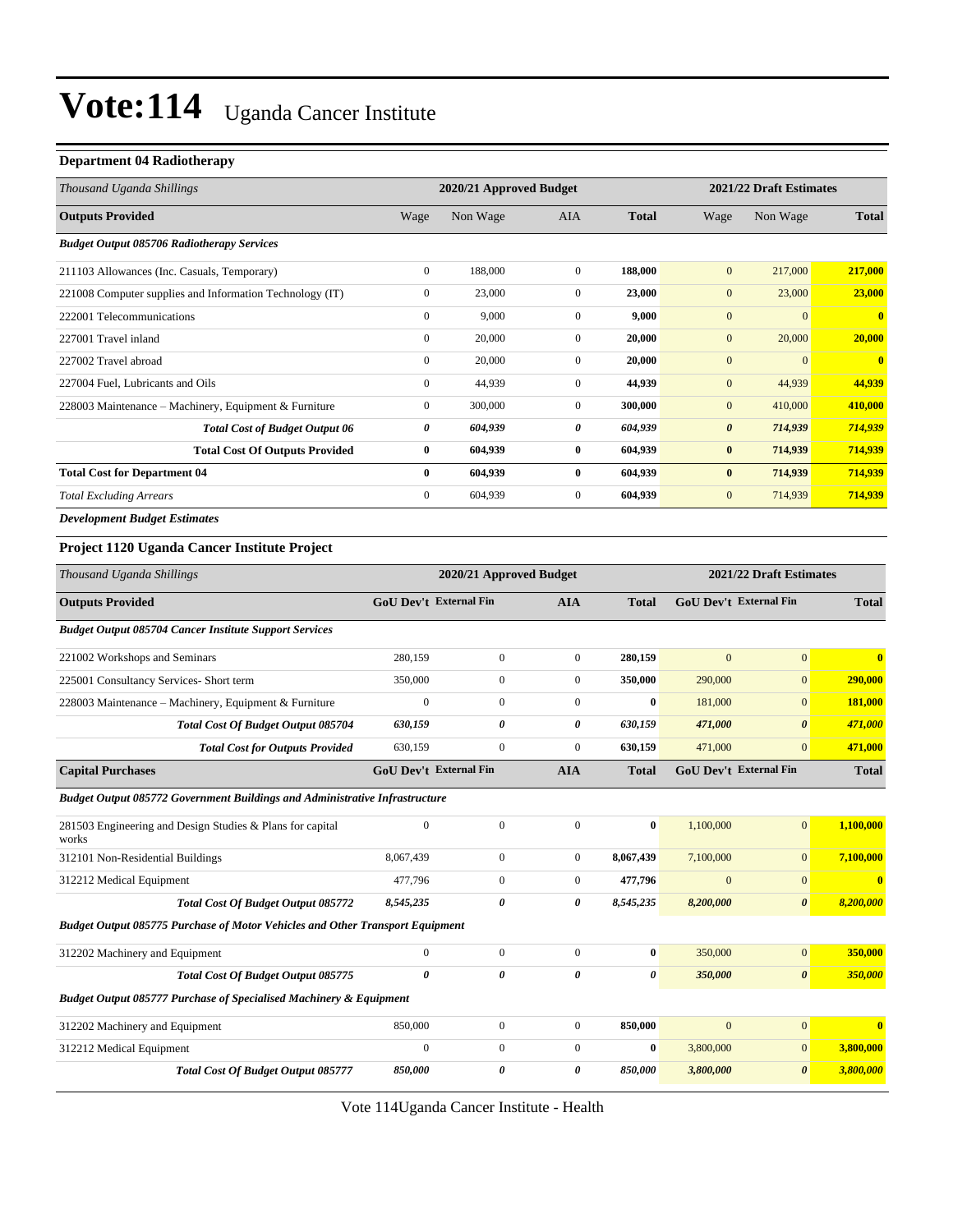#### *Budget Output 085784 OPD and other ward construction and rehabilitation*

| 312101 Non-Residential Buildings                                                   | 483,606                       | $\overline{0}$        | $\overline{0}$   | 483,606               | 138,000      | $\overline{0}$                | 138,000      |
|------------------------------------------------------------------------------------|-------------------------------|-----------------------|------------------|-----------------------|--------------|-------------------------------|--------------|
| Total Cost Of Budget Output 085784                                                 | 483,606                       | $\boldsymbol{\theta}$ | 0                | 483,606               | 138,000      | $\boldsymbol{\theta}$         | 138,000      |
| <b>Total Cost for Capital Purchases</b>                                            | 9,878,841                     | $\boldsymbol{0}$      | $\overline{0}$   | 9,878,841             | 12,488,000   | $\mathbf{0}$                  | 12,488,000   |
| <b>Total Cost for Project: 1120</b>                                                | 10,509,000                    | $\boldsymbol{0}$      | $\boldsymbol{0}$ | 10,509,000            | 12,959,000   | $\mathbf{0}$                  | 12,959,000   |
| <b>Total Excluding Arrears</b>                                                     | 10,509,000                    | $\boldsymbol{0}$      | $\boldsymbol{0}$ | 10,509,000            | 12,959,000   | $\mathbf{0}$                  | 12,959,000   |
| Project 1345 ADB Support to UCI                                                    |                               |                       |                  |                       |              |                               |              |
| Thousand Uganda Shillings                                                          | 2020/21 Approved Budget       |                       |                  |                       |              | 2021/22 Draft Estimates       |              |
| <b>Outputs Provided</b>                                                            | <b>GoU Dev't External Fin</b> |                       | <b>AIA</b>       | <b>Total</b>          |              | <b>GoU Dev't External Fin</b> | <b>Total</b> |
| <b>Budget Output 085704 Cancer Institute Support Services</b>                      |                               |                       |                  |                       |              |                               |              |
| 211103 Allowances (Inc. Casuals, Temporary)                                        | 960,000                       | $\boldsymbol{0}$      | $\overline{0}$   | 960,000               | 960,000      | $\overline{0}$                | 960,000      |
| 212101 Social Security Contributions                                               | $\mathbf{0}$                  | $\overline{0}$        | $\overline{0}$   | $\bf{0}$              | 60,000       | $\overline{0}$                | 60,000       |
| 221001 Advertising and Public Relations                                            | $\Omega$                      | $\overline{0}$        | $\overline{0}$   | $\bf{0}$              | 40,000       | $\overline{0}$                | 40,000       |
| 221006 Commissions and related charges                                             | 40,000                        | $\boldsymbol{0}$      | $\boldsymbol{0}$ | 40,000                | 40,000       | $\mathbf{0}$                  | 40,000       |
| 221008 Computer supplies and Information Technology (IT)                           | 40,000                        | $\boldsymbol{0}$      | $\boldsymbol{0}$ | 40,000                | $\mathbf{0}$ | $\mathbf{0}$                  | $\bf{0}$     |
| 223006 Water                                                                       | 20,000                        | $\overline{0}$        | $\overline{0}$   | 20,000                | 20,000       | $\overline{0}$                | 20,000       |
| 227004 Fuel. Lubricants and Oils                                                   | 80,000                        | $\boldsymbol{0}$      | $\overline{0}$   | 80,000                | 80,000       | $\overline{0}$                | 80,000       |
| 228002 Maintenance - Vehicles                                                      | 15,000                        | $\overline{0}$        | $\overline{0}$   | 15,000                | 15,000       | $\overline{0}$                | 15,000       |
| Total Cost Of Budget Output 085704                                                 | 1,155,000                     | $\boldsymbol{\theta}$ | 0                | 1,155,000             | 1,215,000    | $\boldsymbol{\theta}$         | 1,215,000    |
| <b>Total Cost for Outputs Provided</b>                                             | 1,155,000                     | $\overline{0}$        | $\boldsymbol{0}$ | 1,155,000             | 1,215,000    | $\mathbf{0}$                  | 1,215,000    |
| <b>Capital Purchases</b>                                                           | <b>GoU Dev't External Fin</b> |                       | <b>AIA</b>       | Total                 |              | <b>GoU Dev't External Fin</b> | <b>Total</b> |
| <b>Budget Output 085772 Government Buildings and Administrative Infrastructure</b> |                               |                       |                  |                       |              |                               |              |
| 312101 Non-Residential Buildings                                                   | 834,265                       | 70,812,023            | $\boldsymbol{0}$ | 71,646,287            | 100,000      | 2,624,884                     | 2,724,884    |
| Total Cost Of Budget Output 085772                                                 | 834,265                       | 70,812,023            | 0                | 71,646,287            | 100,000      | 2,624,884                     | 2,724,884    |
| <b>Budget Output 085777 Purchase of Specialised Machinery &amp; Equipment</b>      |                               |                       |                  |                       |              |                               |              |
| 312212 Medical Equipment                                                           | $\mathbf{0}$                  | $\overline{0}$        | $\overline{0}$   | $\bf{0}$              | 674,265      | $\overline{0}$                | 674,265      |
| Total Cost Of Budget Output 085777                                                 | $\theta$                      | $\theta$              | 0                | $\boldsymbol{\theta}$ | 674,265      | $\boldsymbol{\theta}$         | 674,265      |
| <b>Total Cost for Capital Purchases</b>                                            | 834,265                       | 70,812,023            | $\overline{0}$   | 71,646,287            | 774,265      | 2,624,884                     | 3,399,149    |
| <b>Total Cost for Project: 1345</b>                                                | 1,989,265                     | 70,812,023            | $\boldsymbol{0}$ | 72,801,287            | 1,989,265    | 2,624,884                     | 4,614,149    |
| <b>Total Excluding Arrears</b>                                                     | 1,989,265                     | 70,812,023            | $\boldsymbol{0}$ | 72,801,287            | 1,989,265    | 2,624,884                     | 4,614,149    |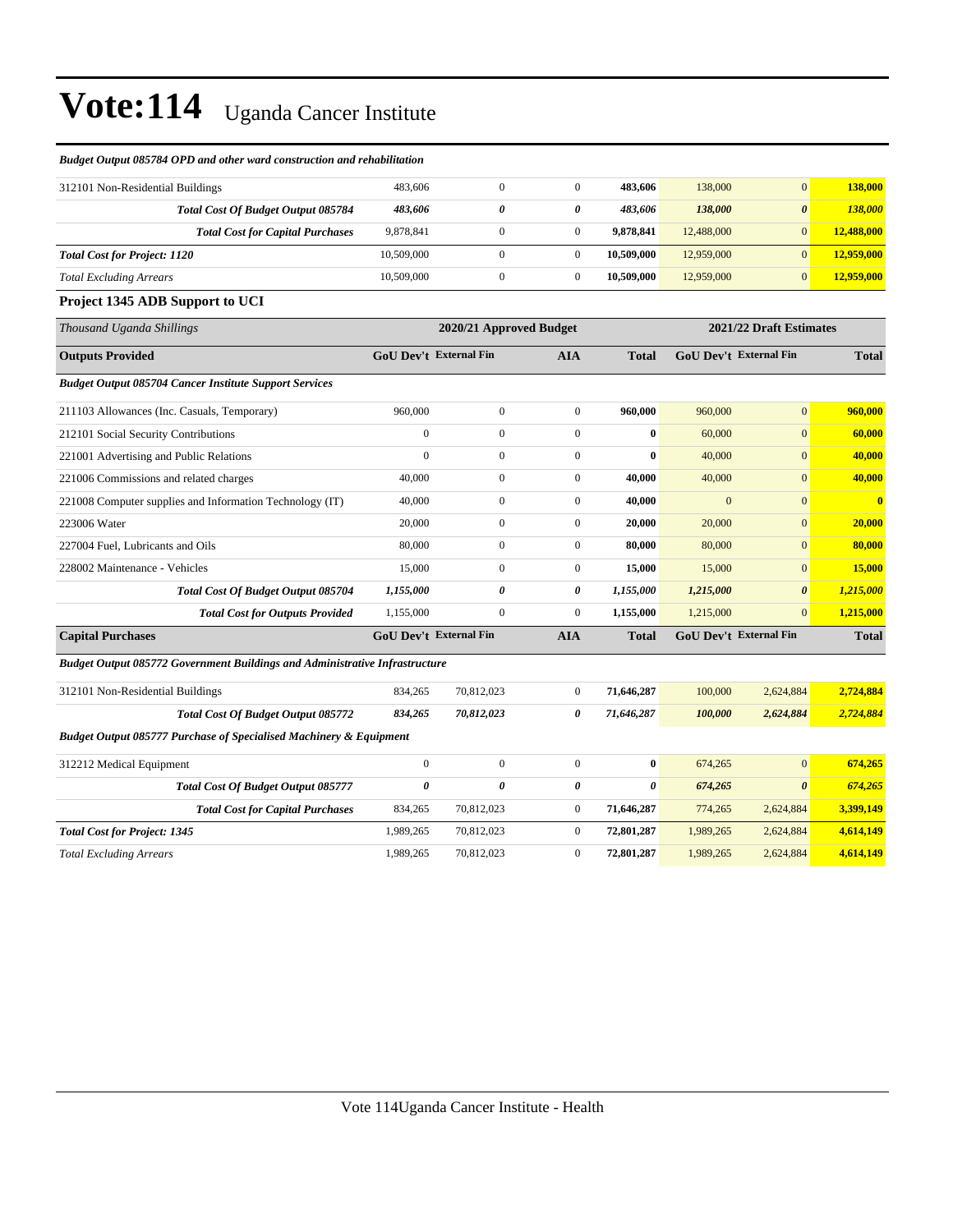#### **Project 1527 Establishment of an Oncology Centre in Northern Uganda**

| Thousand Uganda Shillings                                                          | 2020/21 Approved Budget |                               |                  |              | 2021/22 Draft Estimates |                               |                |
|------------------------------------------------------------------------------------|-------------------------|-------------------------------|------------------|--------------|-------------------------|-------------------------------|----------------|
| <b>Capital Purchases</b>                                                           |                         | <b>GoU Dev't External Fin</b> | <b>AIA</b>       | <b>Total</b> |                         | <b>GoU Dev't External Fin</b> | <b>Total</b>   |
| <b>Budget Output 085772 Government Buildings and Administrative Infrastructure</b> |                         |                               |                  |              |                         |                               |                |
| 281504 Monitoring, Supervision & Appraisal of Capital work                         | 300,000                 | $\boldsymbol{0}$              | $\boldsymbol{0}$ | 300,000      | 100,000                 | $\mathbf{0}$                  | 100,000        |
| 312101 Non-Residential Buildings                                                   | $\boldsymbol{0}$        | $\boldsymbol{0}$              | $\boldsymbol{0}$ | $\bf{0}$     | $\mathbf{0}$            | 9,000,000                     | 9,000,000      |
| Total Cost Of Budget Output 085772                                                 | 300,000                 | 0                             | 0                | 300,000      | 100,000                 | 9,000,000                     | 9,100,000      |
| <b>Total Cost for Capital Purchases</b>                                            | 300,000                 | $\boldsymbol{0}$              | $\overline{0}$   | 300,000      | 100,000                 | 9,000,000                     | 9,100,000      |
| <b>Total Cost for Project: 1527</b>                                                | 300,000                 | $\boldsymbol{0}$              | $\boldsymbol{0}$ | 300,000      | 100,000                 | 9,000,000                     | 9,100,000      |
| <b>Total Excluding Arrears</b>                                                     | 300,000                 | $\boldsymbol{0}$              | $\boldsymbol{0}$ | 300,000      | 100,000                 | 9,000,000                     | 9,100,000      |
| <b>Project 1570 Retooling of Uganda Cancer Institute</b>                           |                         |                               |                  |              |                         |                               |                |
| Thousand Uganda Shillings                                                          |                         | 2020/21 Approved Budget       |                  |              |                         | 2021/22 Draft Estimates       |                |
| <b>Capital Purchases</b>                                                           | GoU Dev't External Fin  |                               | AIA              | <b>Total</b> |                         | <b>GoU Dev't External Fin</b> | <b>Total</b>   |
| Budget Output 085776 Purchase of Office and ICT Equipment, including Software      |                         |                               |                  |              |                         |                               |                |
| 312213 ICT Equipment                                                               | 260,000                 | $\boldsymbol{0}$              | $\boldsymbol{0}$ | 260,000      | 260,000                 | $\boldsymbol{0}$              | 260,000        |
| Total Cost Of Budget Output 085776                                                 | 260,000                 | 0                             | 0                | 260,000      | 260,000                 | $\boldsymbol{\theta}$         | <b>260,000</b> |
| <b>Budget Output 085777 Purchase of Specialised Machinery &amp; Equipment</b>      |                         |                               |                  |              |                         |                               |                |
| 312212 Medical Equipment                                                           | 751,000                 | $\boldsymbol{0}$              | $\boldsymbol{0}$ | 751,000      | 751,000                 | $\mathbf{0}$                  | 751,000        |
| Total Cost Of Budget Output 085777                                                 | 751,000                 | 0                             | 0                | 751,000      | 751,000                 | $\boldsymbol{\theta}$         | 751,000        |
| Budget Output 085778 Purchase of Office and Residential Furniture and Fittings     |                         |                               |                  |              |                         |                               |                |
| 312203 Furniture & Fixtures                                                        | 120,000                 | $\boldsymbol{0}$              | $\boldsymbol{0}$ | 120,000      | 120,000                 | $\mathbf{0}$                  | 120,000        |
| Total Cost Of Budget Output 085778                                                 | 120,000                 | 0                             | 0                | 120,000      | 120,000                 | $\boldsymbol{\theta}$         | 120,000        |
| <b>Total Cost for Capital Purchases</b>                                            | 1,131,000               | $\boldsymbol{0}$              | $\boldsymbol{0}$ | 1,131,000    | 1,131,000               | $\overline{0}$                | 1,131,000      |
| <b>Total Cost for Project: 1570</b>                                                | 1,131,000               | $\overline{0}$                | $\overline{0}$   | 1,131,000    | 1,131,000               | $\mathbf{0}$                  | 1,131,000      |
| <b>Total Excluding Arrears</b>                                                     | 1,131,000               | $\overline{0}$                | $\boldsymbol{0}$ | 1,131,000    | 1,131,000               | $\overline{0}$                | 1,131,000      |
|                                                                                    | GoU                     | <b>External Fin</b>           | <b>AIA</b>       | <b>Total</b> | GoU                     | <b>External Fin</b>           | <b>Total</b>   |
| <b>Total Cost for Sub-SubProgramme 57</b>                                          | 34,993,563              | 70,812,023                    | $\bf{0}$         | 105,805,585  | 41,083,389              | 11,624,884                    | 52,708,272     |
| <b>Total Excluding Arrears</b>                                                     | 34,988,081              | 70,812,023                    | $\boldsymbol{0}$ | 105,800,104  | 41,083,389              | 11,624,884                    | 52,708,272     |
|                                                                                    | GoU                     | <b>External Fin</b>           | <b>AIA</b>       | <b>Total</b> | GoU                     | <b>External Fin.</b>          | <b>Total</b>   |
| <b>Grand Total for Vote 114</b>                                                    | 34,993,563              | 70,812,023                    | 0                | 105,805,585  | 41,083,389              | 11,624,884                    | 52,708,272     |
| <b>Total Excluding Arrears</b>                                                     | 34,988,081              | 70,812,023                    | $\boldsymbol{0}$ | 105,800,104  | 41,083,389              | 11,624,884                    | 52,708,272     |